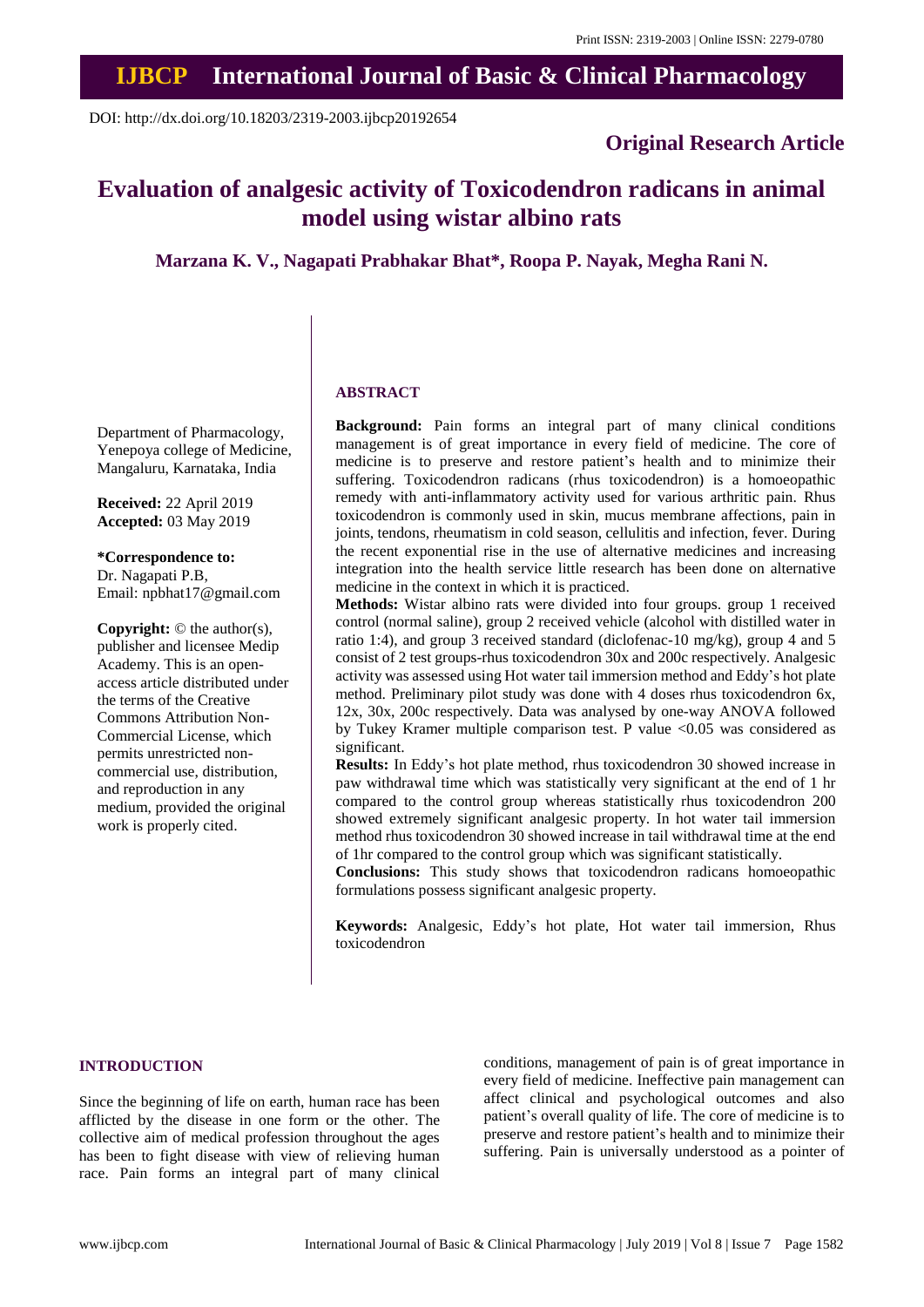disease and it brings the patient to the physician recognition. $<sup>1</sup>$ </sup>

During the recent exponential rise in the use of alternative medicines and increasing integration into the health service, little research has been done on alternative medicine in the context in which it is practiced, or over time to look at changing belief system.<sup>2</sup>

Homoeopathy is a national medical system, the market is growing at 25% a year, 15% of Indian population depend solely on this form of therapy for their health care needs. Toxicodendron radicans (Rhus toxicodendron) is a homoeopathic remedy with anti-inflammatory activity used for various arthritic pain. Rhus toxicodendron grows as a shrub or a woody vine, spreading all over the countryside as a weed in the Eastern USA and Canada. The remedy was introduced into homeopathy by Hahnemann. Rhus toxicodendron is commonly used in skin, mucus membrane affections, pain in joints, tendons, Rheumatism in cold season, cellulitis and infection, fever. 3

#### **METHODS**

This study was conducted in the Ethno pharmacology lab, Department of Pharmacology, Yenepoya Medical College Mangaluru, Karnataka, India after obtaining the approval from the Institutional Animal Ethics Committee (IAEC).

#### *Experimental animals*

Healthy adult Wistar albino rats of 6 months to 1 year of age weighing 200-300g were used for the study. They were housed in clean polypropylene cages, six rats in each cage, under standard housing conditions, maintained at room temperature of 24+1oC, 12/12-hour light/dark cycle in the departmental animal house (347/PO/RES/RC-L/01/CPCSEA). They had free access to standard pellet diet (obtained from amruth feeds, sangali) and water. They were marked with haematoxylin stain for the purpose of identification.

The animals were acclimatized to the laboratory conditions for one week prior to the experiment. They were handled as per CPCSEA (Committee for the Purpose of Control and Supervision of Experiments on Animals) guidelines.<sup>4</sup> All the experiments were carried out between 9-5PM.

#### *Rhus toxicodendron homoeopathic formulation procurement*

Rhus toxicodendron homoeopathic formulations where be procured from Mangaluru homoeopathic pharmacy manufactured by Dr. Willmar Schwabe India Pvt. Ltd. A subsidiary of Schwabe International GmbH, Germany.

#### *Chemicals*

Distilled water, Normal saline, Diclofenac sodium.

#### *Standard drug*

Diclofenac Sodium.<sup>5</sup>

#### *Acute toxicity study TRAE*

The acute toxicity of alcoholic extract of Toxicodendron radicans (TRAE) was done according to organisation for economic Cooperation and development (OECD) guidelines 425 limit test. 6 at the dose of 2000mg/kg. A dose of 2000mg/kg of TRAE was administered orally to 5 female wistar albino rats which were fasted overnight. Animals were observed individually once during the first 30 minutes after dosing, hourly in the first 4 hrs, at 24 hrs and daily thereafter, for a total of 14 days, it was observed for changes in skin and fur, eyes and mucous membranes. Also any changes in respiratory (depression, stimulation, failure), circulatory (blanching, cyanosis, vasodilation), autonomic and central nervous system, and somatomotor activity and behavioural pattern were observed. Attention was also directed to writhing, convulsions, salivation, diarrhoea, lethargy, sleep and coma.

#### *Preparation of test drug TRHF*

The dose of Toxicodendron radicans homeopathic formulation (Rhus toxicodendron) was fixed to 30 and 200 after performing pilot study with 3x, 12x, 30 and 200.

#### *Dosing of animals*

The required amount of test potencies (30x and 200c) of toxicodendron radicans and vehicle (91.5%v/v alcohol used as vehicle for preparation of different potencies of test drug) were diluted with distilled water in the ratio of 1:4 and kept as stock solutions. The animals were fed with 2 ml stock solution of different potencies (30 and 200) of toxicodendron radicans i.e., 0.5 ml (drug)/rat/ day for 10 days. Vehicle and saline-treated rats were tested simultaneously along with drug-treated animals.<sup>7</sup>

#### *Experimental procedure*

The study was carried out for analgesic activity by using following animals screening methods. $8-11$ 

#### *Eddy's hot plate*

Wistar albino rats albino rats of either sexes weighing between 150-300g were used. The drug was given orally for 10 days. The animals were placed on Eddy's hot plate maintained 55+1°C at for maximum time of 30 sec. latency to exhibit nociceptive response such as licking their fore and hind paws or jumping determined. A cut off time of 60 s to avoid tissue damage was maintained.

#### *Hot water tail immersion test in rats*

Young Wistar albino rats of either sexes weighing between 150-300g were used. The drug was given orally for 10 days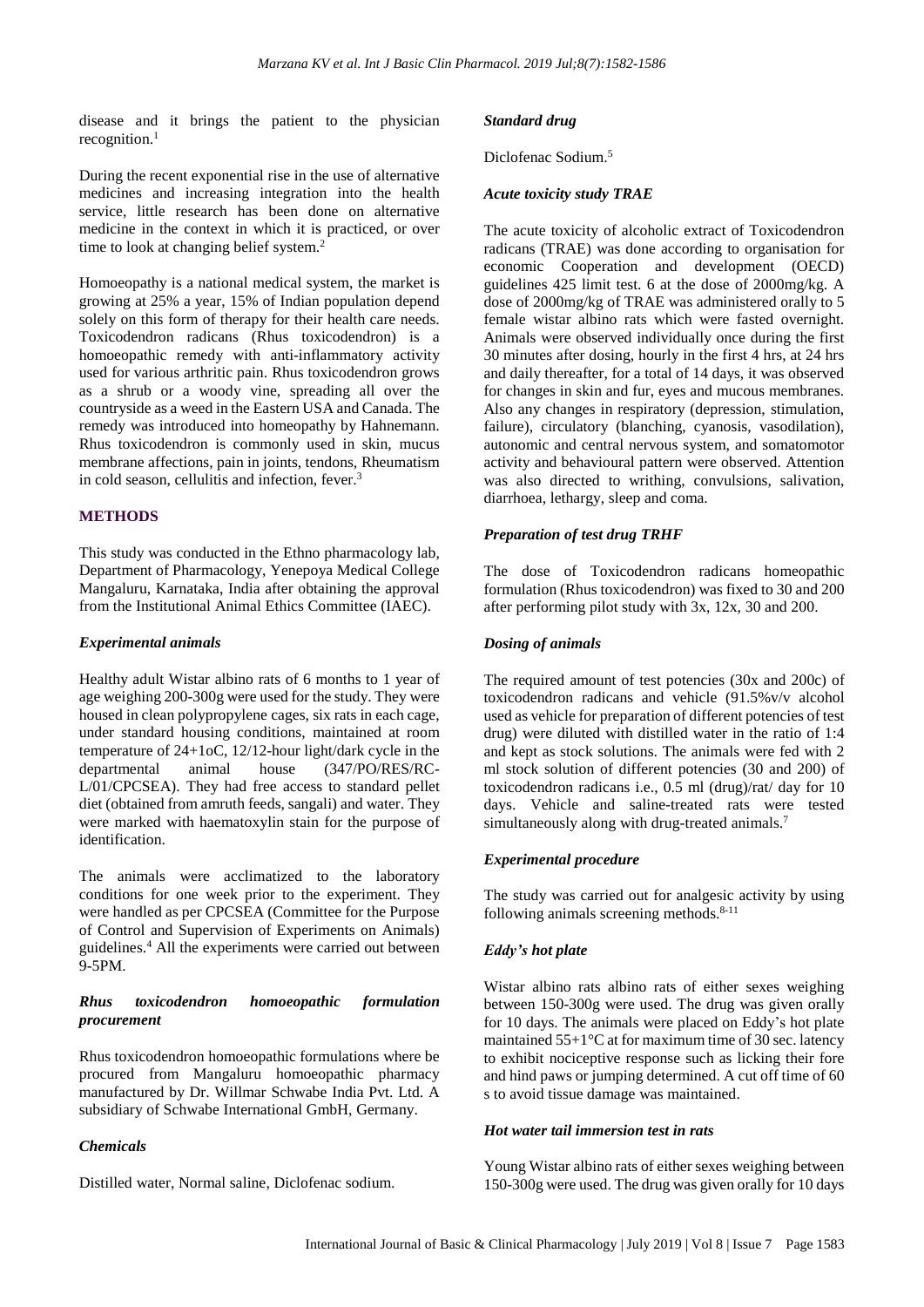to all the five groups. The experiment was done 1 hr following drug administration on the 10th day. The lower 5cm of the rat tail was marked and immersed in a beaker of freshly filled water maintained at around 55+1°C and the reaction time for tail curling and flicking moment was recorded using stopwatch (Figure1). After each test the tail was carefully dried.

#### *Calculating percentage analgesic score*

The formula for calculating percentage analgesic score

% Analgesic score = 
$$
\frac{\text{Ta-Tb}}{\text{Ta}} \times 100
$$

Where,

Ta-Reaction time in seconds after drug administration Tb-Reaction time in seconds before drug administration

#### *Statistical analysis*

Data was compiled and analyzed using statistical package, Graph Pad Instat software. Results are represented as Mean±SEM (standard error of mean). Statistical significance between means was analyzed using one-way ANOVA followed by the Tukey Kramer multiple comparison test. Values of P>0.05 were considered as statistically significant

#### **RESULTS**

#### *Acute toxicity study of TRAE*

After the administration of single dose of 2000mg/kg of TRAE, no mortality was observed in rats. There was no change in skin color, or respiratory depression, no excessive salivation, no writhing movement seen.

#### **Table 1: Effect of TRHF on paw withdrawal time (in sec) by Eddy's hot plate method in rats.**

| <b>Groups</b> | Paw withdrawal time (time in seconds) |
|---------------|---------------------------------------|
| Control       | $3.33+0.21$                           |
| Vehicle       | $4.8 + 0.28$                          |
| Standard      | $11.51 + 0.64$ ***                    |
| RT 30         | $6.41 \pm 0.53**$                     |
| RT 200        | $9.27 + 96$ ***                       |

 $*_{p < 0.05}$  – Significant, \*\*p<0.01- very significant, \*\*\*p<0.001extremely significant. RT- Rhus toxicodendron

#### *Eddy's hot plate*

In Eddy's hot plate method for screening of central analgesic activity standard, RT 30, RT200 showed significant increase in the paw withdrawal time (Figure 1). P value of RT 30 showed <0.01 compared to the control which suggesting of significance. P value of RT 200 showed <0.00 which suggests it is extremely significant in comparison with control. P value of RT200 showed <0.001 compared to the vehicle which suggests it is extremely significant at the end of 1 hr (Table 1).



**Figure 1: Eddy's hot plate.**

#### *Hot water tail immersion test in Wistar albino rats*

In the hot water tail immersion test for screening of central analgesic activity, RT 30showed significant increase in the tail withdrawal time (Figure 2) whose P value is< 0.001 (Table 2) which suggest that it is extremely significant, whereas RT200 was not significant in comparison with vehicle at the end of 1 hr compared to the control.



**Figure 2: Hot water tail immersion.** 

**Table 2: Effect of RT30 and RT200 on tail flick in seconds in hot water tail immersion tests.** 

| <b>Groups</b> | Tail curl / flick time in seconds |
|---------------|-----------------------------------|
| Control       | $3.16 \pm 0.30$                   |
| Vehicle       | $3.51 \pm 0.09$                   |
| Standard      | $3.80 + 0.16$                     |
| RT 30         | $5.11 \pm 0.44$ ***               |
| RT 200        | $4.09 + 0.33$                     |

\*p < 0.05 – Significant, \*\*p<0.01- very significant, \*\*\*p< 0.001 extremely significant. RT- Rhus toxicodendron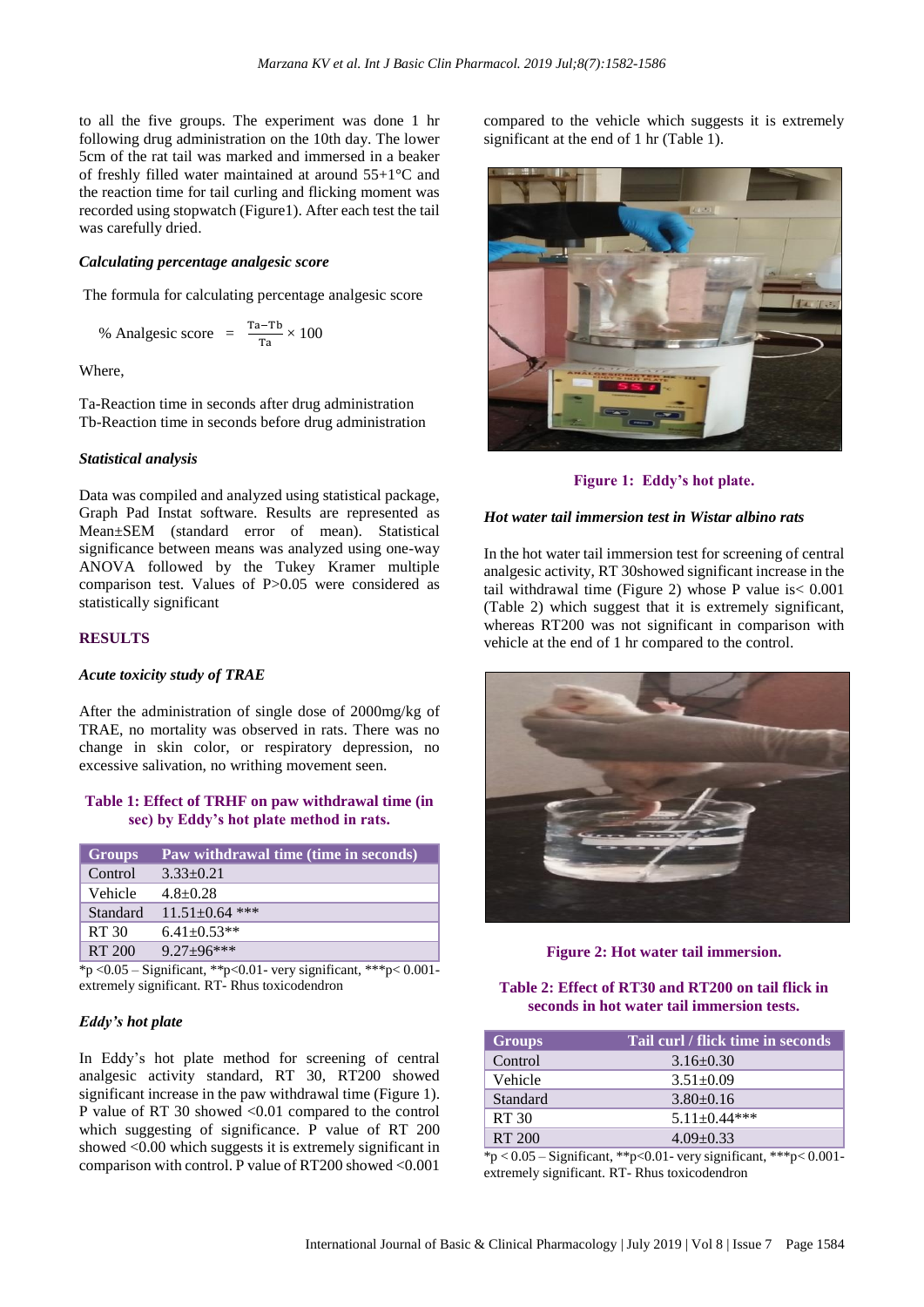#### *Percentage analgesic score of Toxicodendron radicans (Rhus toxicodendron) homoeopathic formulation*

Percentage analgesic score was calculated for the standard drug (diclofenac-10 mg/kg), RT 30 and 200 using standard formula by substituting mean values of reaction time in seconds (Table 3).

Results were represented graphically in comparison with standard drug (Figure 3). Values of standard and test groups were represented on x axis and percentage analgesic score on y axis. On assessing graphically standard drug showed maximum percentage analgesic score (71.07%), RT 200 showed better analgesic score (64.07%) in comparison with RT30 (48.04%).

#### **Table 3: Mean values of reaction time in seconds Standard drug, RT30 and RT 200.**

|     | <b>Standard drug</b><br>(Mean) | <b>RT 30</b><br>(Mean) | <b>RT 200</b><br>(Mean) |
|-----|--------------------------------|------------------------|-------------------------|
| Tа  | 11.51                          | 6.41                   | 9.27                    |
| Th. | 3.33                           | 3.33                   | 3.33                    |

- Percentage analgesic score for standard drug is 71.07%.
- Percentage analgesic score for RT30 is 48.04%
- Percentage analgesic score for RT 200 is 64.07%





#### **DISCUSSION**

The present study was carried out to evaluate the analgesic activity of toxicodendron radicans homoeopathic formulation in wistar albino rats. Toxicodendron radicans (Rhus toxicodendron) belongs to anacardiaceae family, in the homoeopathic system of medicine this remedy frequently indicated on the skin, rheumatic pains, mucous membrane affections, and a typhoid type of fever. Rhus tox affects fibrous tissue markedly-joints, tendons,

sheaths-aponeurosis etc. producing pains and stiffness. Post-operative complications, ailments from strains, Septic conditions, cellulitis and infections, carbuncles in early stages, rheumatism in the cold season, septicemia.<sup>12</sup>

In this study evaluation of analgesic activity of toxicodendron radicans (rhus toxicodendron) at the dose of 30 and 200 was carried out by Eddy's hot plate method and Hot water tail immersion test using wistar albino rats as the experimental animal. Eddy's hot plate method and Hot water tail immersion test are valid screening models for centrally acting analgesic drugs.

Analgesics are drugs that act on peripheral or central nervous system to selectively relieve pain without significantly altering consciousness. Centrally acting analgesics act by raising the threshold for pain and also altering the physiological response to pain.<sup>13</sup> On the other hand, peripherally acting analgesics act by inhibiting the generation of impulses at chemoreceptor site of pain.<sup>14</sup>

The animal models employed for screening of analgesic activity in this study are pain state models using thermal stimuli which include Hot water tail immersion and Eddy's hot plate methods. In present study RT 200 showed extremely significant analgesic activity, RT 30 showed very significant analgesic activity in Eddy's hot plate method.

Whereas in Hot water tail immersion test RT 30 has showed significant analgesic activity. Both these methods are useful in illustrating centrally mediated antinociceptive responses. Analgesic drugs that are centrally acting elevate pain threshold of animals towards heat and pressure. It is well established that thermal nociceptive tests are sensitive to µ opioid agonists and non-thermal tests to K opioid agonists.<sup>15</sup>

The above models typically utilize changes in the threshold stimulus intensity (e.g. temperature/mechanical) to initiate a response or latency to escape (i.e., evoked behaviours). Some of these behaviours may employ a response phenotype organized at the spinal level, like the tail flick response seen in Hot water tail immersion test. Technically, this is a poly synaptic reflex movement of the tail, which is evoked by an acute high intensity thermal stimulus applied to the tail of the animal. Eddy's hot plate model may involve higher brain functions. The response seen in Eddy's hot plate such as withdrawal of hind paw requires complex motor coordination, and it is regarded as supraspinally organized response.<sup>16</sup>

The objective of the present study was to examine the analgesic of Rhus toxicodendron homoeopathic formulation (30ºC and 200) in albino rats. Positive results are obtained in animal models, the analgesic activities of different potencies (30ºC and 200) of Rhus toxicodendron in rats were evaluated by using hot plate method, tail immersion method. The data obtained for its analgesic effects revealed that both 30x and 200c had increased the